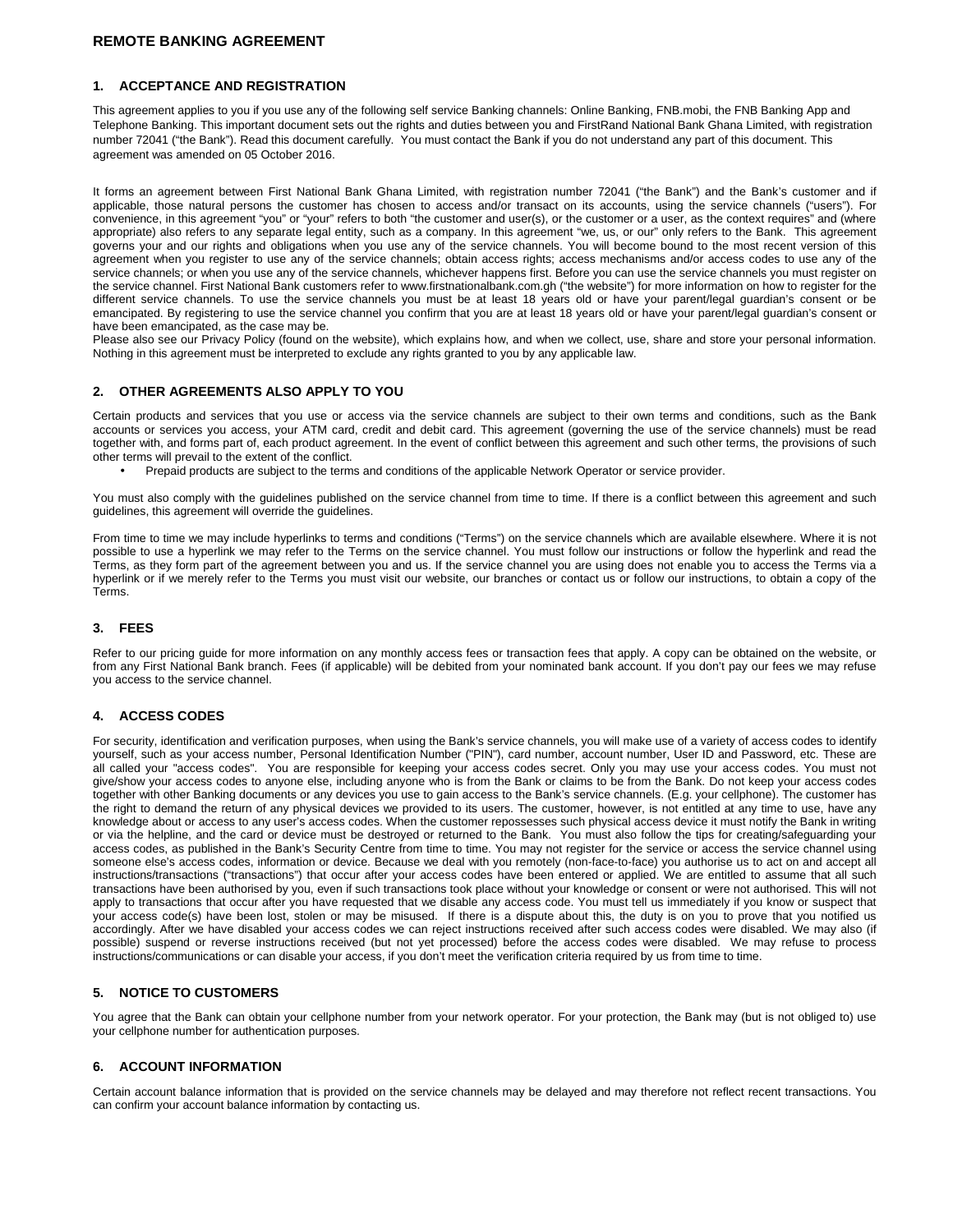### **7. NO OFFER**

Unless clearly stated, all material on the service channel merely constitutes an invitation to do business with us. It does not constitute advice or an offer or solicitation to buy or sell, to dispose of, or enter into any investment or transaction.

# **8. INSTRUCTIONS RECEIVED WILL NOT BE PROCESSED IF FUNDS ARE NOT AVAILABLE**

Any instructions we receive, including an instruction to pay a third party or transfer funds between your accounts will be subject to the availability of sufficient funds. If you do not have sufficient funds in your account we will not carry out the instruction.

### **9. INSTRUCTIONS WILL NOT BE PROCESSED IF THEY EXCEED THE TRANSACTION LIMITS SET BY YOU OR THE BANK**

All instructions we receive, including an instruction to pay a third party or transfer funds between your accounts, are subject to the transaction limits set by you or the Bank. If you have exceeded your transaction limits we will not carry out the instruction. Contact our call centre.

# **10. USERS ACT ON YOUR BEHALF**

When you register to use any of the service channels you can appoint other person(s) ("user/s") to perform transactions and/or give the Bank instructions, or view account information on your behalf, via the service channels. By allowing a user to access the account via the service channel, you give that person the authority to act as your authorised agent. Any act or omission by the user will be attributed to you and will be regarded as your act or omission.

We may require of an additional layer of security (verification) for certain transactions. Such as where a unique number (OTP or one time PIN) is sent to your device before the transaction can be completed. Take note: You can have the OTP sent to your inContact number or a separate mobile number of your choice. **A loss of signal to your OTP or inContact number can indicate a SIM SWAP and you should check your account immediately or notify the Bank to minimise your loss**.

Take note: For your convenience, the same login or access details can be used to access different electronic channels. This means that if your access details or lost or stolen or disclosed to someone else "compromised" your details on one channel you can be defrauded across all the electronic channels which can expose you to greater losses. **You must immediately contact the Bank if you know or even suspect that your access details have been compromised to ensure that your loss is minimised.**

### **We are entitled to act on and accept all transactions done after your access codes have been entered or applied**

Since we deal with you non-face-to-face we will act on and accept all instructions or transactions ("transactions") done after your correct access codes have been entered and you meet the verification requirements set by us. We will assume that all such transactions have been authorised by you, even if such transactions took place without your knowledge or consent or were not authorised by you. This will not apply to transactions that occur after you have requested that we cancel your access codes.

You must never reveal your access details to anyone under any circumstances. This includes when you use third party applications (apps) and sites. Certain financial aggregation apps (such as apps that help you track your spending across different financial institutions) may ask you to enter your access details to use their service. Take note that if you do so you put yourself at risk. In addition third parties will be able to access information about your accounts, banking history and other confidential information. You use such sites and apps at your own risk. If you are defrauded because you used a third party app or site the Bank will treat this as a voluntary compromise of your access details and confidential information and will not be legally responsible to you or any other person for any loss or damage you or they suffer.

### **11. CHANGES TO A USER'S ACCESS RIGHTS**

You must notify us immediately when any user's access rights must be changed or cancelled by completing and signing the required mandates/bank form(s). Any cancellation of, or change to a user's access rights will not affect any instruction submitted by the user before we have confirmed that the change has been made.

# **12. THE BANK IS NOT RESPONSIBLE FOR INCORRECT INFORMATION OR INCOMPLETE INSTRUCTIONS**

You are responsible for giving us correct and complete information and instructions when you transact.

We do not check or confirm any information, including the identity or bank account details of the recipients of any funds. It is your responsibility to check that the information you give us is correct. We will not be liable for any loss or damage if you provide the wrong or incomplete information. We will not be liable if you fail to complete an instruction or if you do not follow our instructions.

### **13. WE DO NOT VERIFY OR CONFIRM INSTRUCTIONS**

We can, but are not required to, request confirmation or verification of any transactions/instructions that you have submitted.

### **14. TRANSACTIONS CANNOT BE CANCELLED**

Certain transactions cannot be reversed or stopped once confirmed by you/finally submitted to us, including, the purchase of pre-paid products.

### **15. TURNAROUND TIMES**

Unless otherwise stated by us (on the service channel or otherwise), all transactions will be subject to the same turnaround times that apply to the same transaction, account and customer, when concluded at any First National Bank branch. Please also refer to the guidelines published on the service channel from time to time.

#### **16. WHEN WE WILL BE DEEMED TO HAVE RECEIVED INSTRUCTIONS AND COMMUNICATIONS FROM YOU**

You may not assume that we have received an instruction until we have specifically confirmed receipt of that instruction, or given effect to that instruction, whichever happens first. Messages of an "automated nature" or messages that were sent using auto response software or programs must not be regarded as a response or confirmation. If you don't know whether a transaction has been sent/received or processed you must contact us. You must not resubmit an instruction as this can result in the same transaction being processed again. If this happens you will be responsible for such duplicated transactions.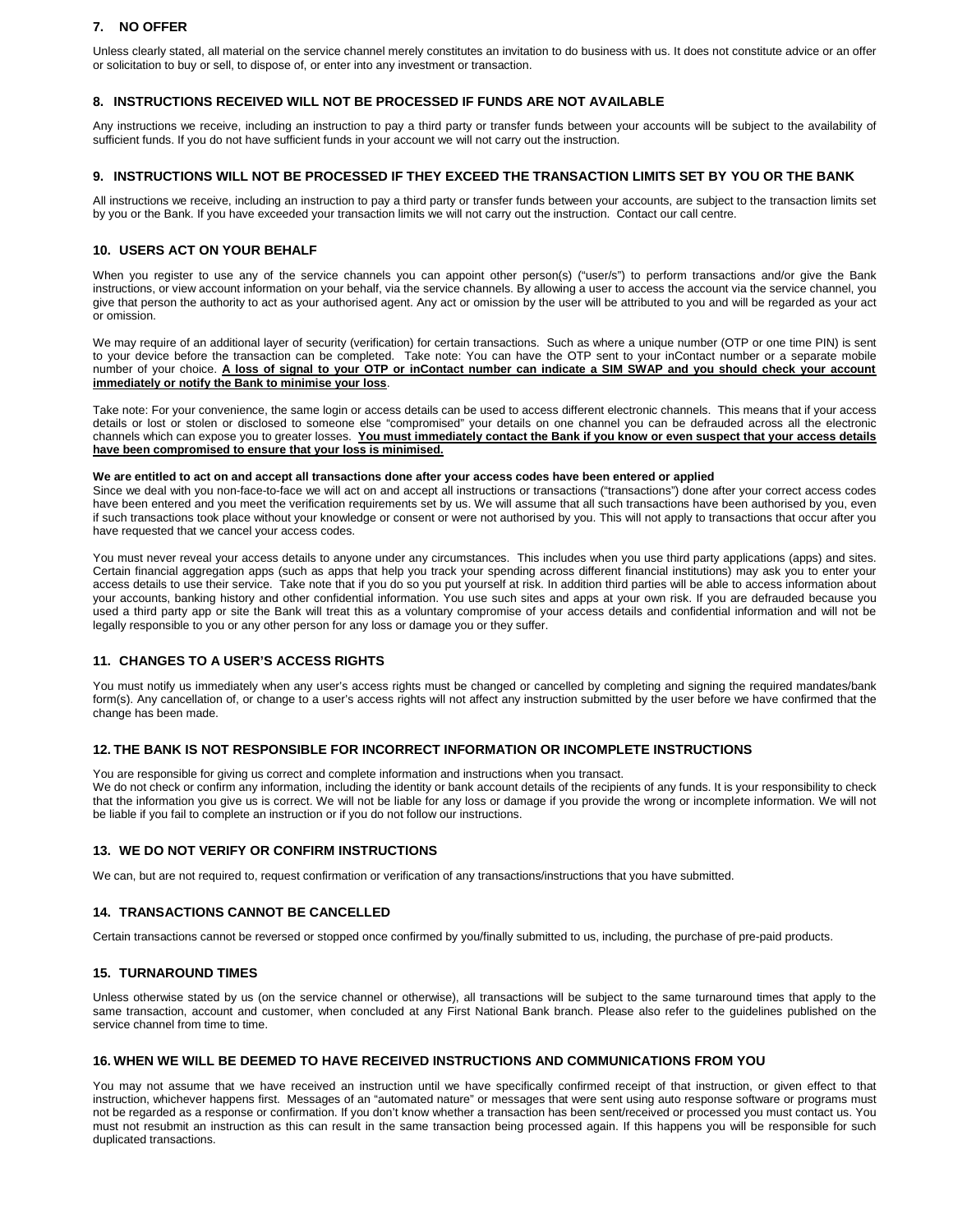### **17. WE MAY RECORD OUR COMMUNICATIONS WITH YOU, INCLUDING OUR TELEPHONE CONVERSATIONS AND WE MAY MONITOR USE OF THE SERVICE CHANNEL**

For purposes of security, to maintain the integrity and security of our systems and the service channel, or to investigate and/or detect any unauthorised use of the service channel and our systems, for customer care or when the law requires us to do so, we may monitor and record communications/traffic on the service channel. You hereby agree that we can monitor and record your communications/transactions with us or your use of the service channel.

### **18. FRAUD**

We strongly recommend that you ensure that your device which you use for transacting is always in your possession and protected with an additional access code, password or pattern lock. We further advise that should your device to which your Banking App is linked is no longer or in your possession either permanently (for eg. Due to theft, loss or in the event that you have sold it) or temporarily (your device is being repaired) you should delink your Banking App immediately.

If you receive suspicious communications (including emails, SMSs) call the Bank's **Fraud Team** on +23 324 243 5050**.** For immediate action and assistance, we recommend that you call the Fraud Team. Please include your name and number in your email in case we need more information from you.

Note: This section only applies where the fraud was committed by persons other than persons who have been authorised to act on the account holder's behalf. We will investigate any loss that a customer suffers which is alleged to have occurred as a result of fraud.

You must inform us immediately on becoming aware that a suspicious transaction has taken place and must open a case at the nearest Police Station. You will be required to co-operate with us and the Police in any investigation.

- We will reimburse you once it has been established that you suffered financial loss as a direct result of the fraud provided:
	- you have complied with the safety tips specified by the Bank and this agreement; and
	- you had registered the account in question for inContact and were actively using the service at the time the fraud occurred.

### **19. NOTIFICATION SERVICES**

If you use notification services such as inContact then the terms & conditions that govern inContact will also apply to you.

The inContact Service is a messaging system which provides you with notifications of certain account activity via SMS to your selected Mobile number and/or email to your email address and/or, IM (Instant Message) to linked Banking App. Should you elect to receive your inContact notifications via your Banking App be advised that we will first attempt to send you an IM and should we be unable to do so, we will send you an SMS.

Customers who have a linked Banking App will not receive an OTP via sms but a notification via IM (instant messaging) via the Banking App requesting you to approve or decline the transaction. It is your responsibility to ensure that you are connected to WiFi or have data on your device.

### **20. HOW WE CAN COMMUNICATE WITH YOU**

You agree that we can send you information about the service channels or this agreement by any means, including by publishing a notice on the service channel itself or using electronic means, including SMS or email.

### **21. YOU ARE RESPONSIBLE FOR MAKING SURE YOU HAVE THE NECESSARY HARDWARE, SOFTWARE OR ACCESS TO SERVICES TO USE THE SERVICE CHANNELS**

You are alone responsible for making sure that you have the necessary hardware, software and access to third-party communication services to make use of the service channels. You alone are responsible for paying the costs of obtaining the necessary hardware, software or third party communication services. For example you are responsible for paying the relevant cellphone network service provider charges that you incur when using the service channel. In order to use the Banking App you must ensure that you have a compatible smartphone and access to data. In order to make use of Online Banking or dot.mobi you require a compatible device and access to an internet connection.

We have no control over the equipment, software or service providers. It is your responsibility to ensure that you have the necessary antivirus or anti malware software on your device. We are not responsible for any error or delay that may arise as a result and are also not responsible if you are unable to access the service channels because of your equipment, software or services provided to you by third parties.

### **22. NO WARRANTIES**

No warranties, whether express or implied, are given in respect of the service channels or the value added services, including in respect of their performance, quality; security; suitability; content; information; availability; accuracy; safety or reliability.

### **23. CUSTOMER AND USERS USE SERVICE CHANNELS AND VALUE ADDED SERVICES AT THEIR OWN RISK. THE BANK IS NOT LIABLE**

You will use the service channel and the value added services ("the services") at your own risk. You hereby indemnify the Bank against any claims by third parties or loss the Bank suffers which arises from your use of the services or your breach of this agreement. For purposes of this clause "the Bank" includes its affiliates, shareholders, agents, consultants or employees, in whose favour this constitutes a stipulation for the benefit of another. Although the Bank has taken reasonable care to prevent harm or loss to you, the Bank will not be liable for any kind of loss or damage you may suffer, including direct, indirect, special, incidental or consequential damages, because of your use of, or inability to use, the services. This applies regardless of when or how such loss/damage arose (contract, delict or otherwise) and regardless of whether the loss/damage was foreseen or reasonably foreseeable by the Bank. This will not apply where the loss/damage arose because of the Bank's gross negligence or wilful intent. In addition to the above the Bank is not liable for the following:

- Any loss or damage, which you or any other party, may suffer due to unauthorised interception and/or monitoring.
- Unauthorised transactions that were submitted after your access codes were entered.
- any loss or damage if you didn't take reasonable steps to safeguard the account, the access codes and/or follow the steps recommended by the Bank from time to time.
- Late or delayed transactions.
- Loss or damage arising from the unauthorised use of the service channel including where a user exceeds their authority.
- Any loss or damage that you, the recipient of the notice or beneficiary of the payment, may suffer because of the notification service. You hereby indemnify the Bank against any loss, expense, claim or damage (direct, indirect and consequential) that you or a third party may suffer, including users, recipients or beneficiaries because of the use of the services or because of any delay or failure by the Bank to send the notice.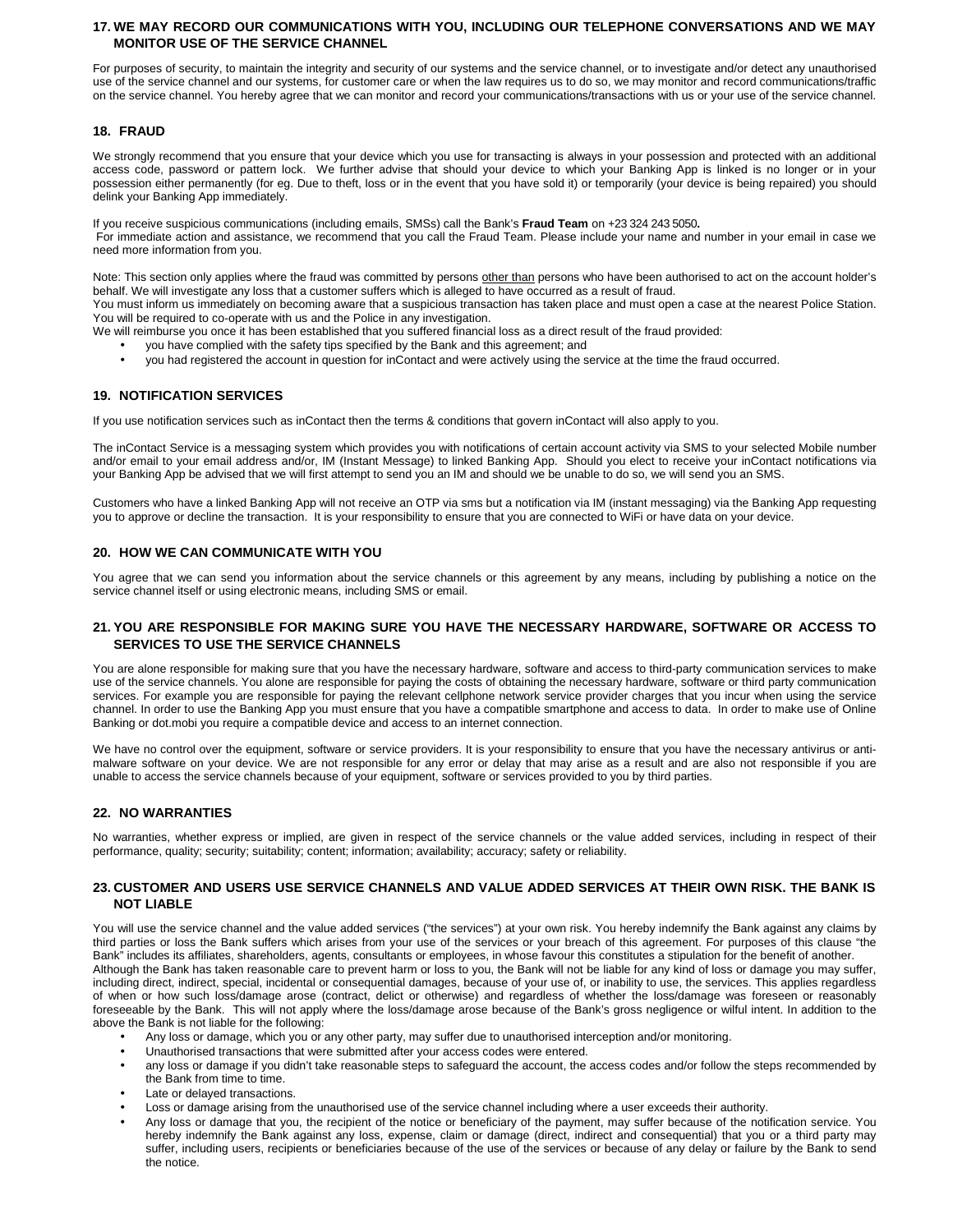• The Bank is not responsible for any errors or delays in communication systems outside of its control.

### **24. YOUR PRIVACY**

We respect your privacy. Our privacy policy is incorporated into this agreement and forms part of it. It can be viewed on the website.

### **25. YOUR SECURITY**

NOTE: Information that is transmitted over an unsecured link or communication system is susceptible to unlawful monitoring, distortion or access. For your safety you must follow the security tips/recommendations given to you via the service channels from time to time and published at our Online Security Centre on our website.

You must never disclose your access codes to any person, including any staff member of the Bank or any person claiming to work for or representing the Bank in any way. You must (where applicable) log off from the service channel (e.g. Online banking) when you have finished transacting. You must use recommended hardware and software. Failure to do so may result in the service channel not being available or not operating properly. Failure to do so may also expose you to security risk.

#### **26. AVAILABILITY OF SERVICE CHANNELS AND VALUE ADDED SERVICES**

The service channels and value added services may not be available from time to time due to routine maintenance or emergency repairs or because of the unavailability of electricity, any telecommunication system or networks. In this case you must use the Bank's other available service channels and take reasonable steps to minimize/prevent your loss or risk. Refer to the guidelines published on the service channels from time to time.

### **27. THE BANK MAY CHANGE, SUSPEND OR CANCEL THE SERVICE CHANNELS OR VALUE ADDED SERVICES**

We may stop providing the service channels or value added services any time. We will however, notify you of this within a reasonable time of these changes being made. You agree that a notice published on the website or a notice sent to you via an email, an SMS or via post will be sufficient notice to you. You will be regarded as having accepted all transactions and changes to your account settings made via the service channels unless you notify the Bank of your objection within 5 (five) hours of receiving a notification from us, by any means, including inContact and inContact-Pro. You must ensure that the Bank has the correct contact details, including cellphone numbers, e-mail addresses and postal addresses for purposes of sending you notifications, including those to be sent for purposes of inContact/inContact-Pro.

We cannot guarantee the accuracy or arrival of any communication, as we may depend on external service providers for delivery.

#### **28. THE BANK IS NOT RESPONSIBLE FOR LINKS TO THIRD PARTY CONTENT, PRODUCTS OR SERVICES**

For your convenience only, the service channels may allow you to view third party websites or content or purchase content, products or services provided by third parties. Even though we may make third party websites, content or products or services available to you, we do not endorse or recommend the third party or its products or services. You are alone responsible for deciding whether the third party or its products or services meets your requirements. Terms and conditions and rules may apply to those products and form an agreement between you and the third party. You alone are responsible for obtaining the terms and conditions or rules that apply to you and the products or services.

We have no control over such third parties or their products or services. We will not become a party to any disputes between you and the third party. You alone are responsible for ensuring that the transaction is lawful. We will not be liable for any loss or damage you suffer, whether directly or indirectly, as a result of a third party or its products or services or your use of the products or services. You alone take the risk of using or purchasing third party products or services. You hereby indemnify us fully against any loss or damage you may suffer, or cause, in this regard.

# **29. THE BANK IS NOT RESPONSIBLE FOR THIRD PARTY SOFTWARE**

From time to time we may make third party software/applications ("software") available for download via the service channel. You will be bound to the license terms of the software licensor. You hereby indemnify us if you breach the license conditions.

We make no warranty about the software, whether express or implied. You download and use the software at your own risk.

#### **30. THE BANK OWNS THE INTELLECTUAL PROPERTY IN THE SERVICE CHANNELS AND ITS CONTENT**

The contents of the service channels, including all registered and unregistered trade marks, constitutes our intellectual property rights. You may not copy, reproduce, display or use any intellectual property in any manner whatsoever without our prior written consent. Nothing on the service channels must be seen as granting any licence or right of use of any intellectual property. You may not establish any connection, including via a hyperlink, frame, meta tag or similar reference, whether electronically or otherwise to any part of the service channel or the website without our prior written consent.

#### **31. THE BANK CAN AMEND THIS AGREEMENT**

We reserve the right to amend this agreement or add new terms and conditions for the use of the service channels or value added services at any time. If you do not agree to the changes, you have the right to terminate this agreement before the expiry of 7 (seven) days after the changes take effect. If you do not notify us of your intention to terminate the agreement within this period, you will be deemed to have accepted the amended agreement/new terms and conditions.

No changes to this agreement and no waiver of any of the Bank's rights are binding unless reduced to writing and issued or signed by the Bank's duly authorised representative/s. You may not amend this agreement. A certificate issued by a duly authorised Bank's employee, whose authority need not be proved, will serve as proof as to which version of these terms as applied to you.

# **32. HOW AND WHEN WE OR YOU CAN TERMINATE THIS AGREEMENT**

We can at any time terminate this agreement and/or the user's right to use the service channels, after giving you reasonable notice. This will not affect instructions given to us via the service channels before termination.

- We reserve the right to terminate this agreement and your access rights immediately if any or a combination of the following happens:
	- Fraud or suspected fraudulent activity.
	- We believe that your behaviour was inappropriate or constitutes misconduct.
	- You have breached this agreement.
	- You no longer have access to the access device or facilities, e.g. Cellphone Network Service Provider terminates the user's registered cellphone number from its network.
	- Your account is closed.
	- We are compelled to do so by law.